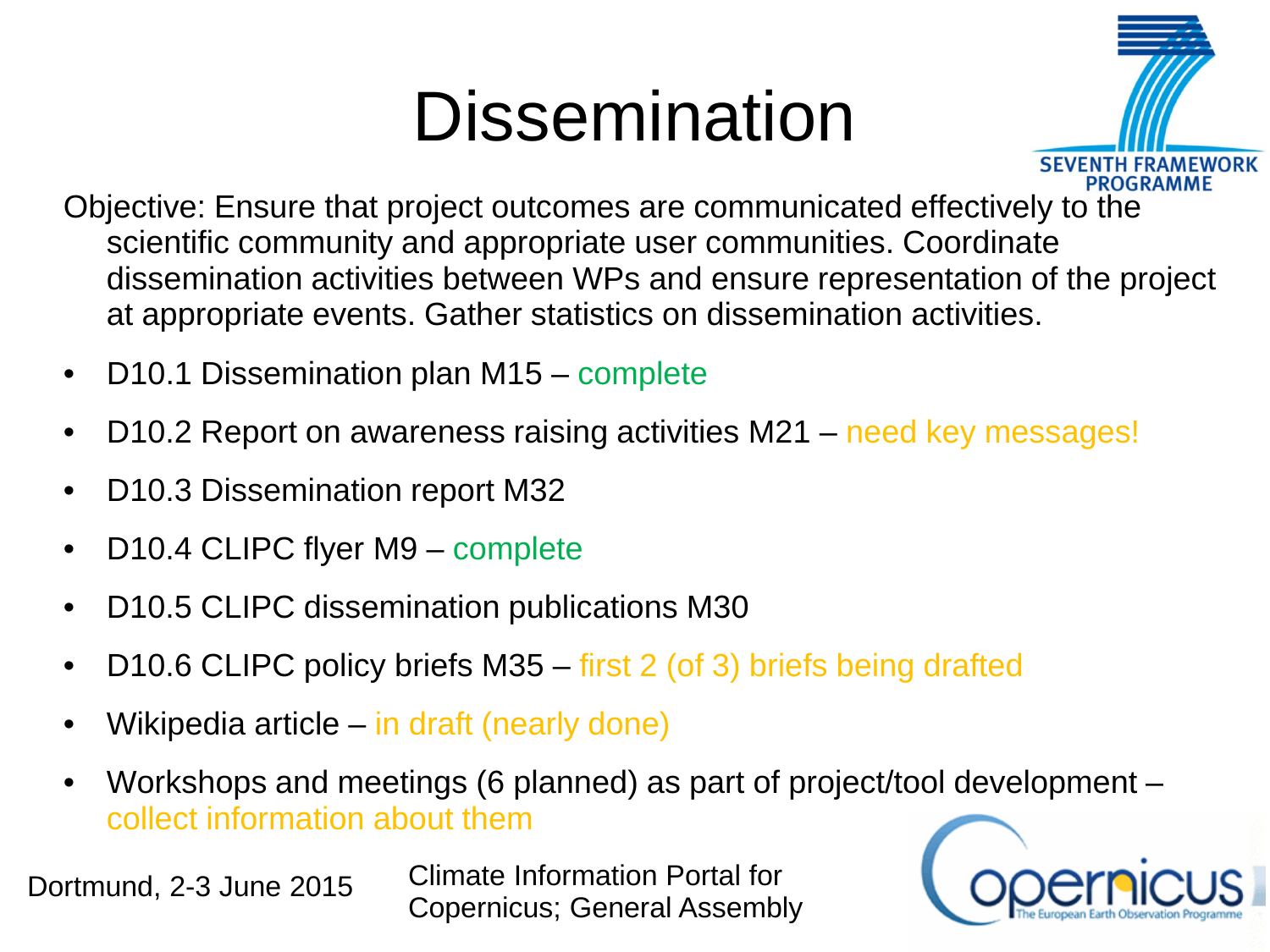# What we need to do: Workshops

- The work package will run 6 technical workshops, each with around 8 invited participants and one large meeting (joint with WP2) with around 50 invited participants.
- Dissemination and evaluation conference (joint with WP2) early Oct 2016 TEC organising, location: Brussels, 1 full day, ~60 attendees, web streaming, support for breakout sessions.
- Workshop with ECMWF to discuss implementation of link between ESGF and ECMWF MARS archive – complete– meeting report was done by Stephen?
- Technical workshop on interoperability of ESA ngEO standard and CLIPC services. KNMI meeting Nov 2014
- Technical workshop on Copernicus environmental data services (associated with Climate Change, Land Monitoring, Marine Monitoring and Atmosphere Monitoring components of Copernicus) – 2016 TBD
- Workshop on visualisation of climate data internal meeting Wageningen, July/August 2015 external meeting planned for 2016
- Technical workshop(s) on determining/ expressing uncertainty in climate products. Euporias, QA3CV, Eucleia – joint with other projects – CSC organising – early 2016
- Lunch meetings in Brussels 2016?
- KNMI meeting, Nov 2015, Innovations in Climate Services

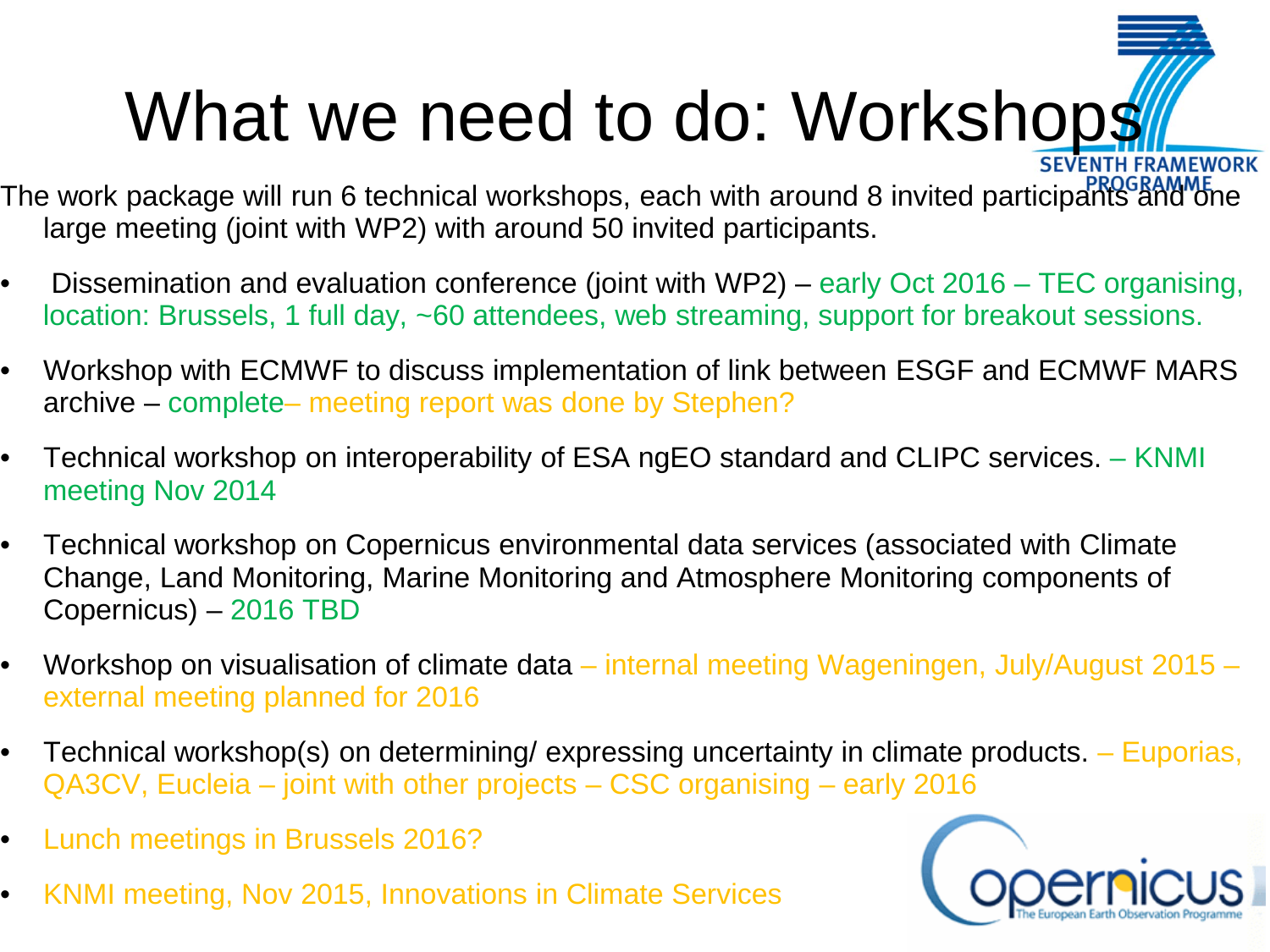# What we need to do: Other stuff

Collected via the Google form <http://www.tinyurl.com/ClipcMeetings> **PROGRAMME** ([https://docs.google.com/forms/d/1S8PCtEiHpmdD8tSrvKTIoeHz48N7gzukhlVjHZbWYIU/vi](https://docs.google.com/forms/d/1S8PCtEiHpmdD8tSrvKTIoeHz48N7gzukhlVjHZbWYIU/viewform) [ewform\)](https://docs.google.com/forms/d/1S8PCtEiHpmdD8tSrvKTIoeHz48N7gzukhlVjHZbWYIU/viewform)

- Publicise the portal at scientific meetings
- Publication(s) (peer review or conference) targeting a broader scientific audience.
- A press briefing will be prepared and distributed in advance of the final dissemination and evaluation workshop.
- A wikipedia page will be created and maintained to address a wider public which is interested in science, but not part of the science research community - drafted
- Summer schools: target existing schools on climate change impacts. Schools will be identified in the dissemination plan. CLIPC will contribute lectures and moderated discussions to 2 or 3 such schools. - Summer 2016. PIK might know summer schools? Climate-KIC? NCAS? Collaborate with IS-ENES2?
- Three policy briefs on the objectives and achievements of the project. 1) project objectives 2) early project outputs and planning for the 2nd period 3) achievements of the project. Single A4 sheet pdf – 1. rush – draft by 10 June, complete by end June.. Revise flyer for v1 of the portal Jan 2016

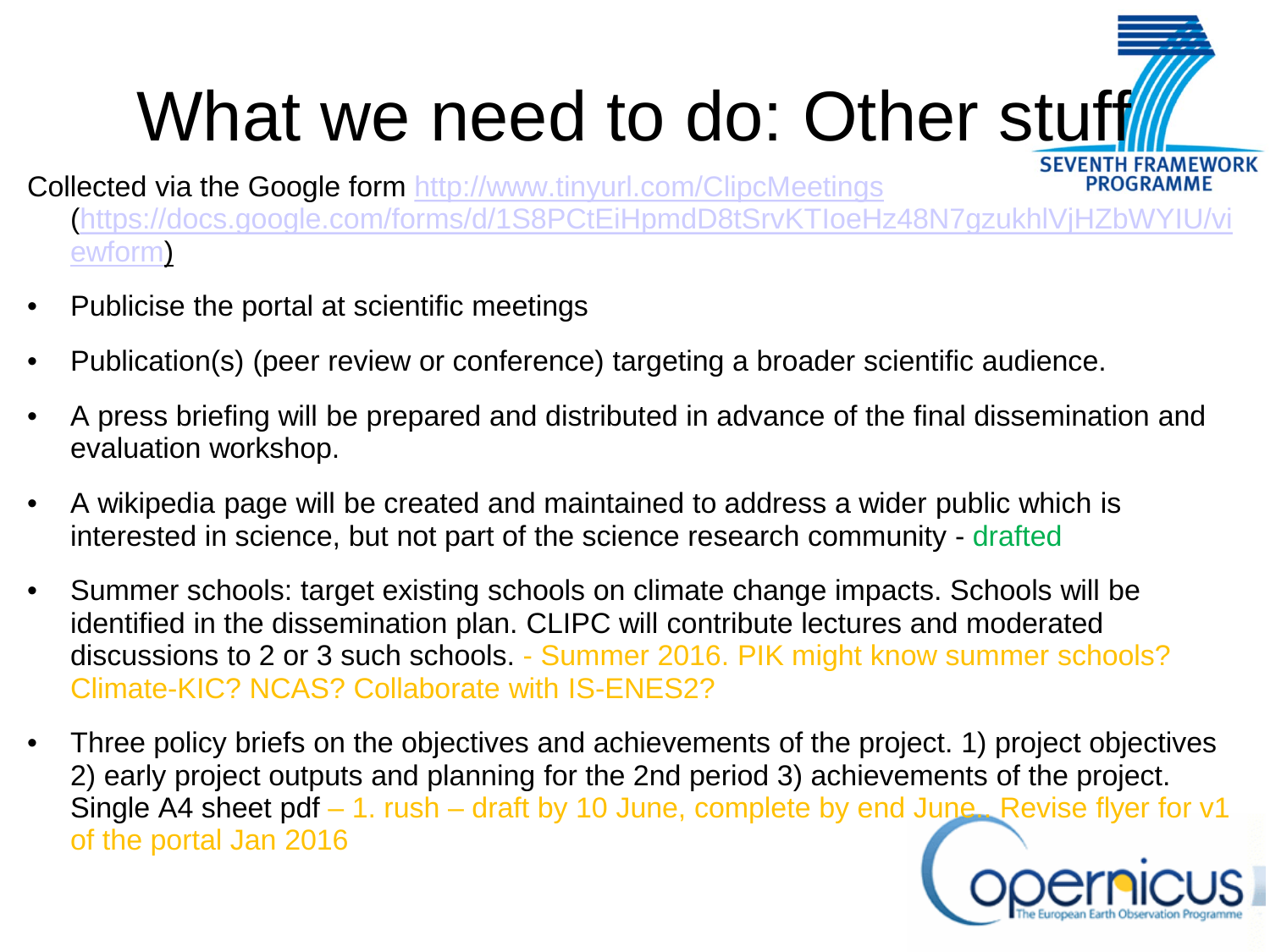# What we need to do: Other stuff

**PROGRAMME** 

- Communication with European peer groups: Advertise project outputs to FP7 projects [list in Part B], ESA CCI projects and the CCI Climate Model User Group. Beyond Europe: Exploit international networks GO-ESSP, ESGF, and contact major organisations outside Europe (e.g. Data Information and Analysis System [Japan] and Geoscience Australia). - Identify outputs of interest to the different groups. List of contributions to GO-ESSP meeting (Feb 2015). Activity done- need to report it.
- Exploit outlets in established organisations and publications (Meteorological society journals, science museums, science communication conferences) - key messages? WPL to provide statement on what they're doing to interact with people outside the project
- Open dialogue with organisations active in the field of communicating science to the public (e.g. "Sense about science") - key messages? Working group? Send Sense about Science our objectives policy brief – link into their dissemination activities. Invite to final workshop? Twitter for 2016? WP2 will provide list of boundary orgs, science communication orgs
- Identify and contact relevant organisations involved in the science-policy interface. Liaise with the European Environment Agency – done via WP2
- Promote CLIPC products delivered through the climateAdapt portal. Task 4.3 will ensure that the technical problems associated the link to the climateAdapt portal are resolved – ongoing
- Website content working group/Dissemination working group? Peter, Sara Lars/SMHI?, CERFACS? Start Aug 2015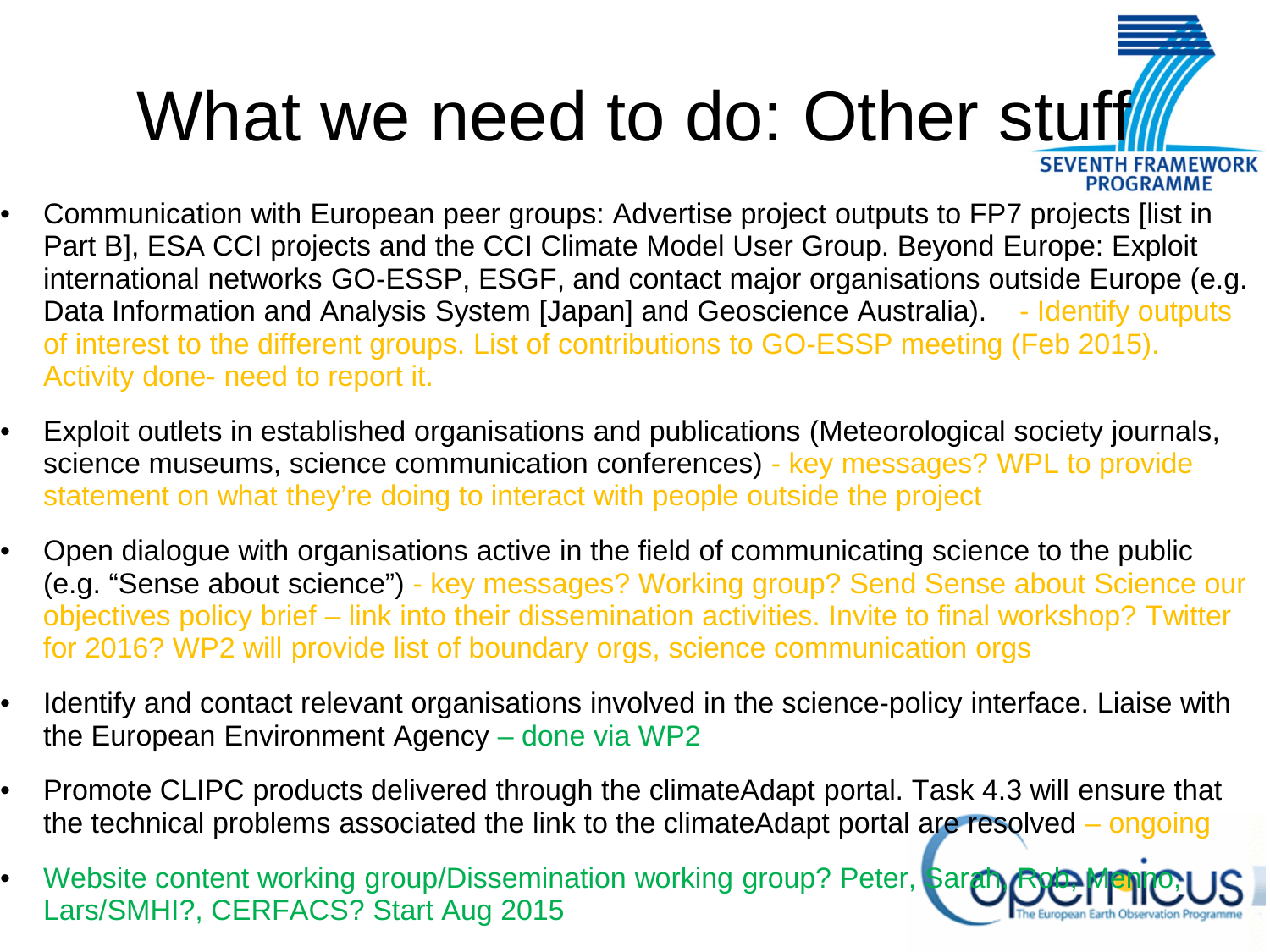### Key Messages



We do dissemination all the time – the important thing is to capture what we've done for reporting

- Google form set up to capture details of any events the project team attend targeting scientific user community
	- [https://docs.google.com/forms/d/1S8PCtEiHpmdD8tSrvKTIoeHz48N7gzu](https://docs.google.com/forms/d/1S8PCtEiHpmdD8tSrvKTIoeHz48N7gzukhlVjHZbWYIU/viewform) [khlVjHZbWYIU/viewform](https://docs.google.com/forms/d/1S8PCtEiHpmdD8tSrvKTIoeHz48N7gzukhlVjHZbWYIU/viewform)
- Need to target policy and general public communities
	- Need to know what we want to tell them!
	- Key message: what, who, and how!
	- Need WPLs and project members to tell Sarah what key messages are.
- News items easy to put on the website please email Sarah with anything of interest.

Dortmund, 2-3 June 2015 Climate Information Portal for Copernicus; General Assembly

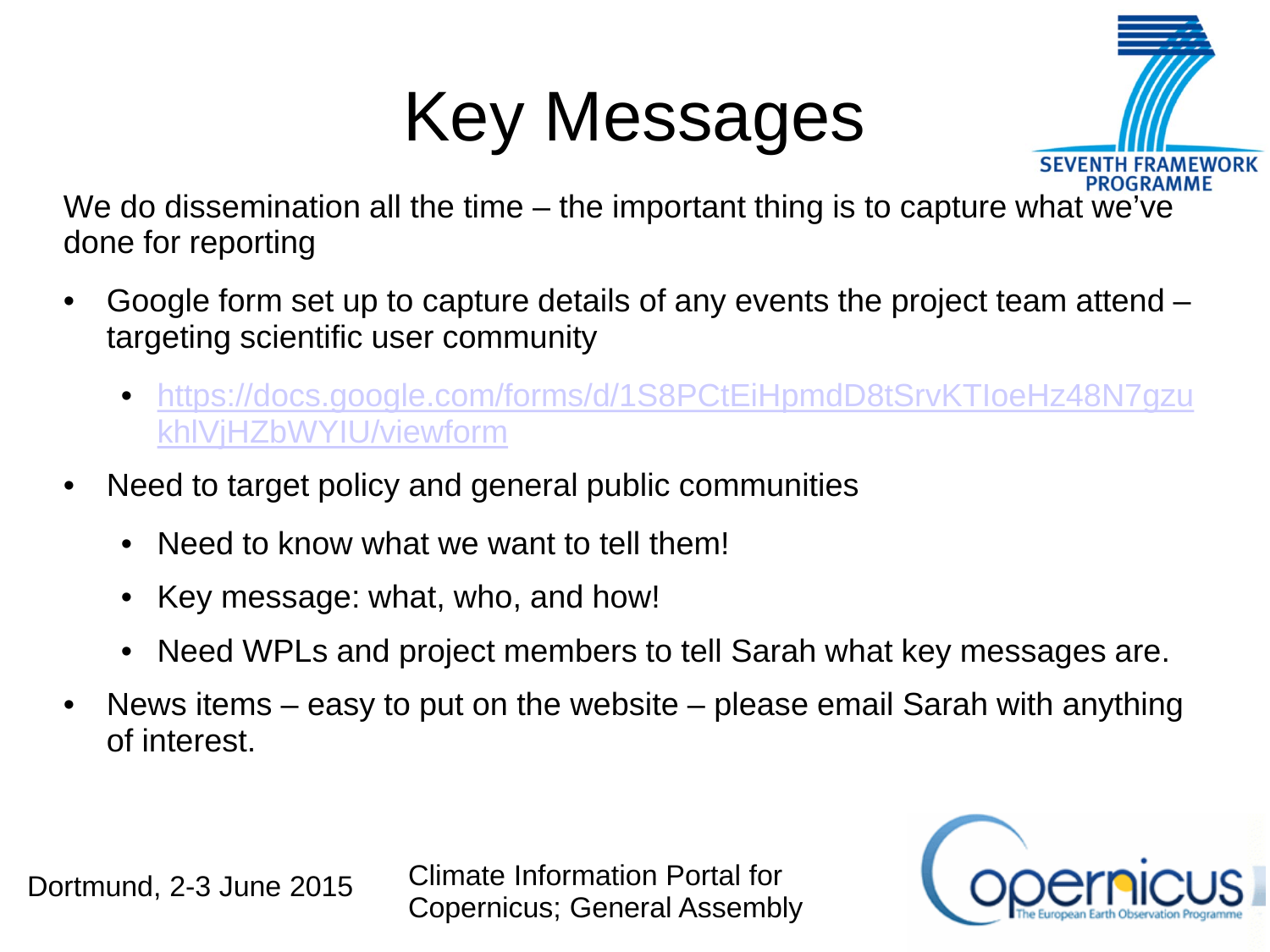# Example Key Messages



CLIPC offers opportunities to provide climate and climate impact information to different users including climate scientists, impact researchers, intermediary organisations and societal end users including policy makers and NGOs.

- Different users have different requirements CLIPC will help with translation, post processing and visualisation of climate data for users to tailor climate and climate impact information for their needs
- CLIPC will offer information that is credible, legitimate, verified and relevant to user needs.
- The CLIPC portal is suitable for both expert and non-expert users.
- Users need more than just access to data they need information that is understandable; methods for indicator aggregation and simple statistics; metadata; guidance to facilitate proper usage of data; personalized services and, the availability of a tool for the selection of scenarios.

Climate Information Portal for Copernicus; First General Assembly